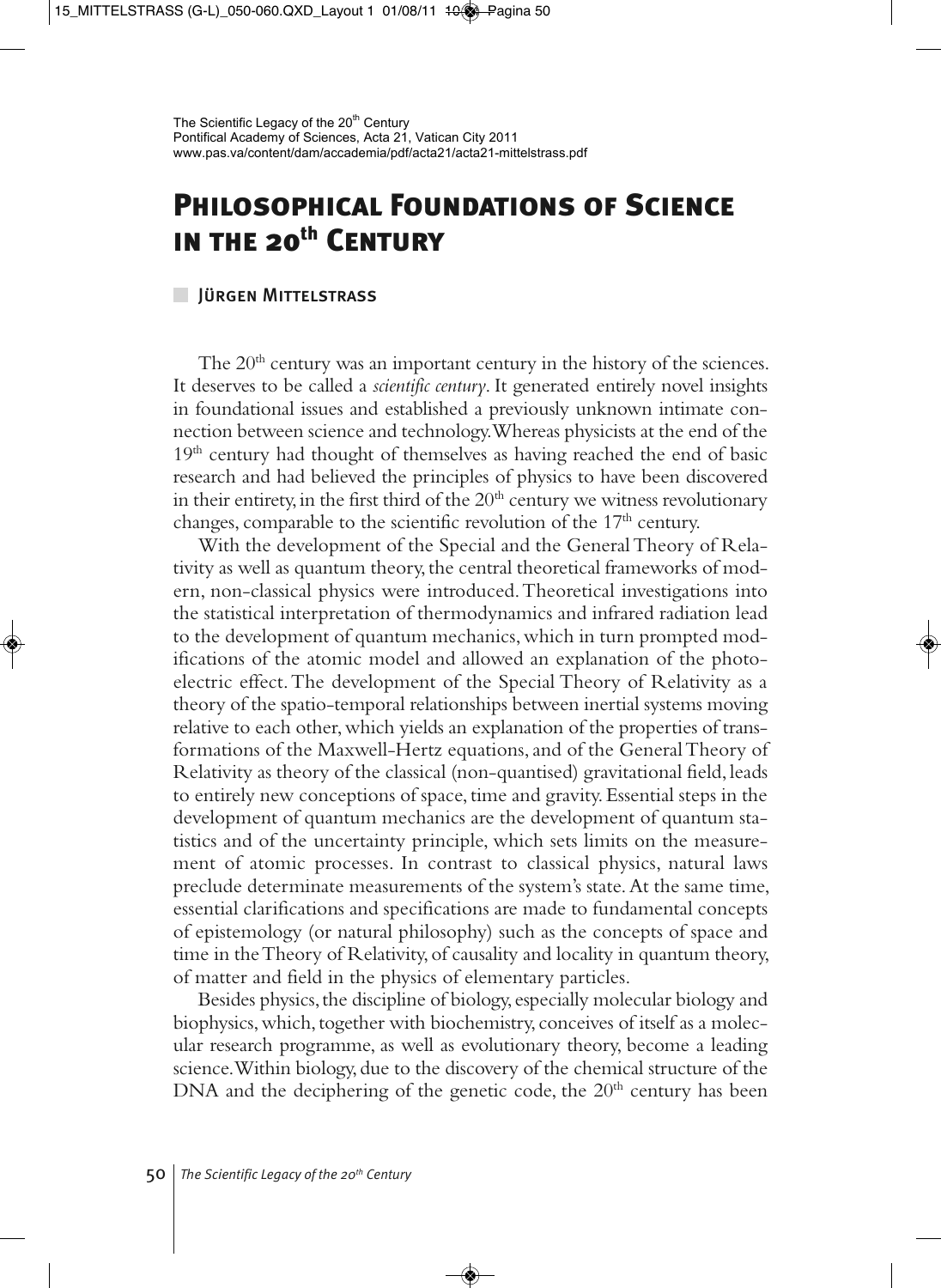called the century of the gene.<sup>1</sup> Developments in other parts of the natural sciences, such as astrophysics, chemistry, in the earth and environmental sciences as well as in the neurosciences are of comparable significance. In addition, there is an ever-closer connection between science and technology. Scientific research has reached a point where idealisations may be overcome and the controlled laboratory may be left behind. Rather, science is now in the position to do justice to the complexity of the real world.

These developments are accompanied by *epistemological* reflections. On the one hand, these are directly connected to the scientific developments and, as in the case of the concepts of space and time, are part of scientific theory construction; on the other hand, general philosophy of science experiences an increase in importance and influence within that part of philosophy which is close to science. Science does not just yield important discoveries, it also becomes reflexive – in the sense of making its own procedures, theoretical, methodic and empirical, the subject of critical scrutiny. This is especially true concerning the foundations of science.

In what follows, I present a few brief remarks on the topic of philosophical foundations. I want to address three different epistemological approaches: one that is scientific in the narrow sense, emerging out of scientific theorising itself, one that is both scientific and philosophical (mediating, in a sense, between science and philosophy), and one that is of a general philosophical nature (general in the sense of *general philosophy of science*). They are all representative of the connection between science and epistemology, and they all illustrate the high standard of scientific thought in the  $20<sup>th</sup>$  century. To conclude, a few remarks on developments relating to new forms of organising research and a revised concept of research follow.

**1.** An approach that is scientific in the narrow sense is connected to epistemological problems which are primarily of scientific importance. Questions raised by quantum mechanics belong to this area. In the so-called Copenhagen Interpretation, a correspondence principle bridges the gulf between classic and quantum-theoretic explanations of the structure of matter. At the same time, the differences between quantum mechanics and classical physics lead to different epistemological interpretations, for instance an *instrumentalist* reading, according to which quantum mechanics is not about the physical reality as such, but about a world as perceived by the epistemological view of the physicist, or a *realist* interpretation, for instance

<sup>1</sup> E.F. Keller, *The Century of the Gene*, Cambridge Mass. and London 2000.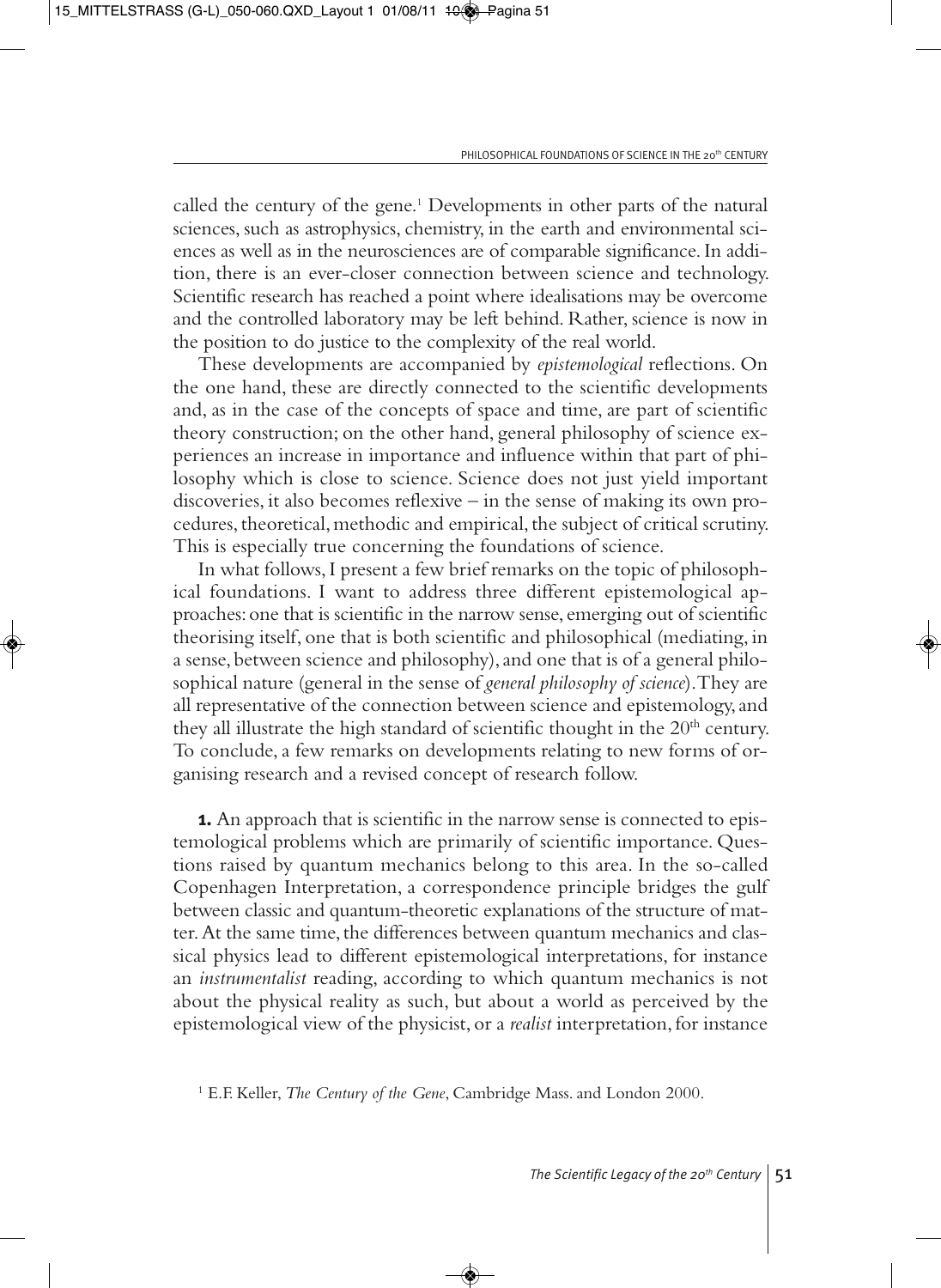that advocated by Albert Einstein, according to which the physical objects exist independently of each other and the context of measurement.

An instrumentalist approach also implies the view that there are principled epistemological limits to knowledge or human cognition, whereas a realist approach implies the (problematic) view of the incompleteness of quantum mechanics, which might be overcome by assuming hidden parameters. Other examples might be the issue of the conventional nature of simultaneity within Special Relativity and the debate in the foundations of mathematics, in which formalist, Platonist and constructivist conceptions were competing as the bases of mathematics.

**2.** Connected to epistemological problems of this kind, resulting directly from scientific research, are ones of scientific as well as of philosophical significance. Among these are, for instance, the topics of determinism, emergence, and (again) realism. Everything we know about the world, in science and philosophy, seems to depend on the question whether we live in a *deterministic world*. A well-known example for this is chance in quantum mechanics.2 Quantum mechanics imposes serious limitations on the predictability of events. The central principle of the theory is 'Schroedinger's equation', which serves to determine the 'state function' or 'wave function' of a quantum system. The state function is generally taken to provide a complete description of quantum systems; no properties can be attributed to such a system beyond the ones expressed in terms of the state function. Schroedinger's equation determines the time development of the state function unambiguously. In this sense, quantum mechanics is a *deterministic* theory.

However, apparently irreducible chance elements enter when it comes to predicting the values of observable quantities. The measurement process in quantum mechanics is described as the coupling of the quantum system to a particular measuring apparatus. Schroedinger's equation yields, then, a range of possible measuring values of the quantity in question, each of these values being labelled with a probability estimate. That is, Schroedinger's equation only provides a probability distribution and does not anticipate particular observable events. Heisenberg's so-called indeterminacy relations

<sup>&</sup>lt;sup>2</sup> On this and the following point on 'emergence', compare the more extensive treatment in J. Mittelstrass, 'Predictability, Determinism, and Emergence: Epistemological Remarks', in: W. Arber *et al*. (eds.), *Predictability in Science: Accuracy and Limitations (The Proceedings of the Plenary Session 3-6 November 2006)*, Vatican City (The Pontifical Academy of Sciences) 2008 (*Pontificia Academia Scientiarum Acta* 19), pp. 162-172.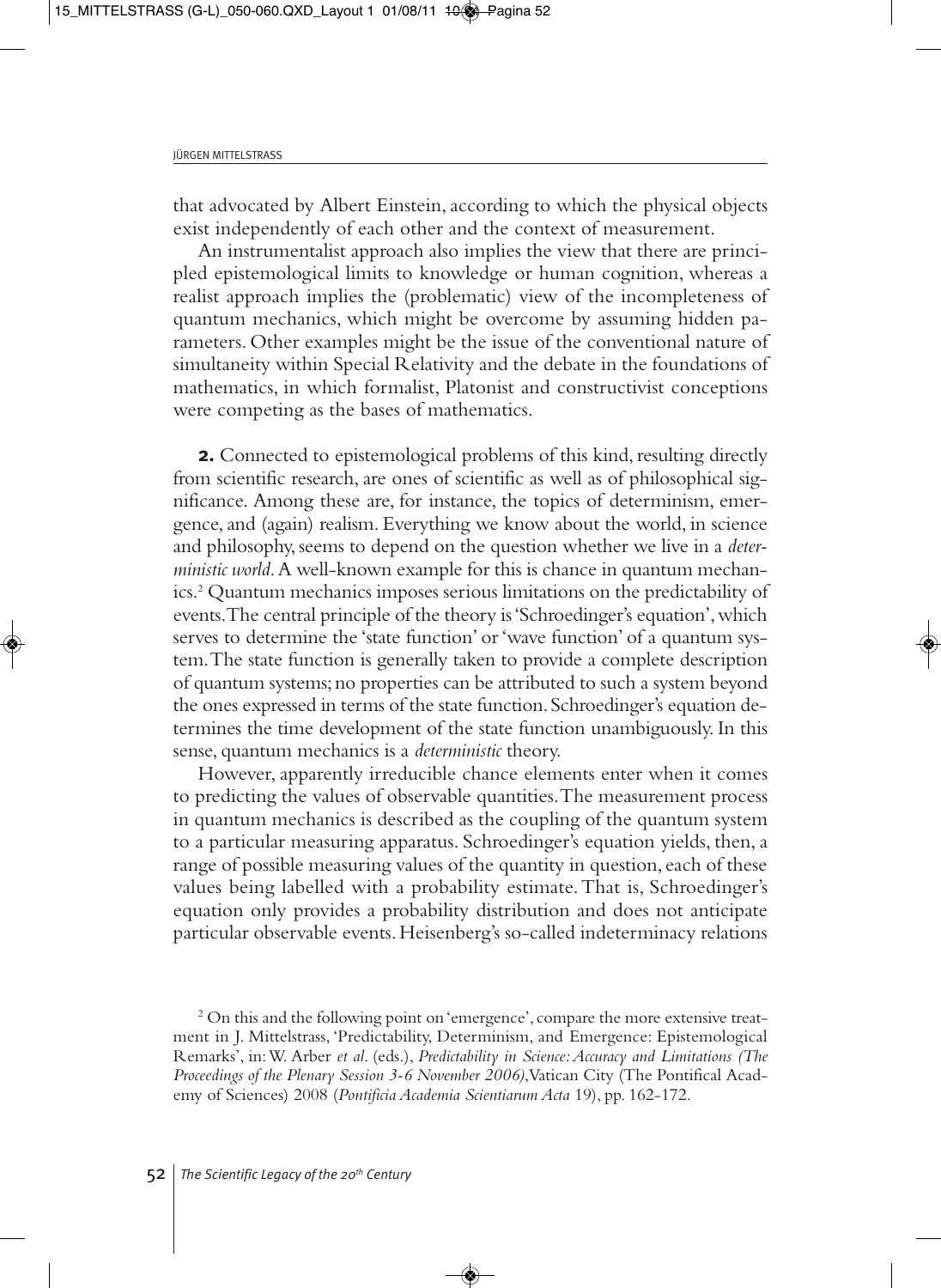are a consequence of Schroedinger's equation, although historically they were formulated independently of this equation and prior to its enunciation. The Heisenberg relations place severe limitations on the simultaneous measurement of what are called 'incompatible' or 'incommensurable' quantities such as position or momentum or spin values in different directions. The more precisely one of the quantities is evaluated, the more room is left for the other one. Like the constraints mentioned before, the limitations set by the Heisenberg relations have nothing to do with practical impediments to increasing measurement accuracy that might be overcome by improved techniques. Rather, the relations express limitations set by the laws of nature themselves. This element of genuine, irreducible chance troubled Albert Einstein very much. It challenges the thesis of a deterministic world.

Concerning the concept of *emergence*, what is at issue is the relationship of properties of wholes to properties of its component parts, equally relevant in science and philosophy. Originally, it made reference to the conceptual contrast, in a biological context, between 'mechanicism' (as a particular variant of materialism) and 'vitalism.' Systematically, it says that it is insufficient to use characteristics of elements and their interrelations to describe characteristics of ensembles or make predictions about them3 (the whole is more than its parts<sup>4</sup>). According to the *emergence thesis*, the world is a levelled structure of hierarchically organised systems, where the characteristics of higherlevel systems are by and large fixed by the characteristics of their respective subsystems, yet at the same time essentially different. Different characteristics and processes occur in the respective levels. Furthermore, weak and strong emergence theses can be distinguished.

The core element of the strong emergence thesis is the non-derivability or non-explainability hypothesis of the system characteristics shaped from the characteristics of the system components. An emergent characteristic is non-derivable; its occurrence is in this sense unexpected and unpredictable. Weak emergence is limited to the difference of the characteristics of systems and system components and is compatible with the theoretical explainability of the system characteristics. Weak emergence is essentially a phenomenon of complexity. Of scientific interest is particularly the *temporal* aspect

<sup>3</sup> For the following see M. Carrier, 'emergent/Emergenz', in: J. Mittelstrass (ed.), *Enzyklopaedie Philosophie und Wissenschaftstheorie*, vol. 2, 2<sup>nd</sup> ed., Stuttgart and Weimar 2005, pp. 313-314.

<sup>&</sup>lt;sup>4</sup> See K. Lorenz, 'Teil und Ganzes', in: J. Mittelstrass (Ed.), *Enzyklopaedie Philosophie und Wissenschaftstheorie*, vol. 4, Stuttgart and Weimar 1996, pp. 225-228.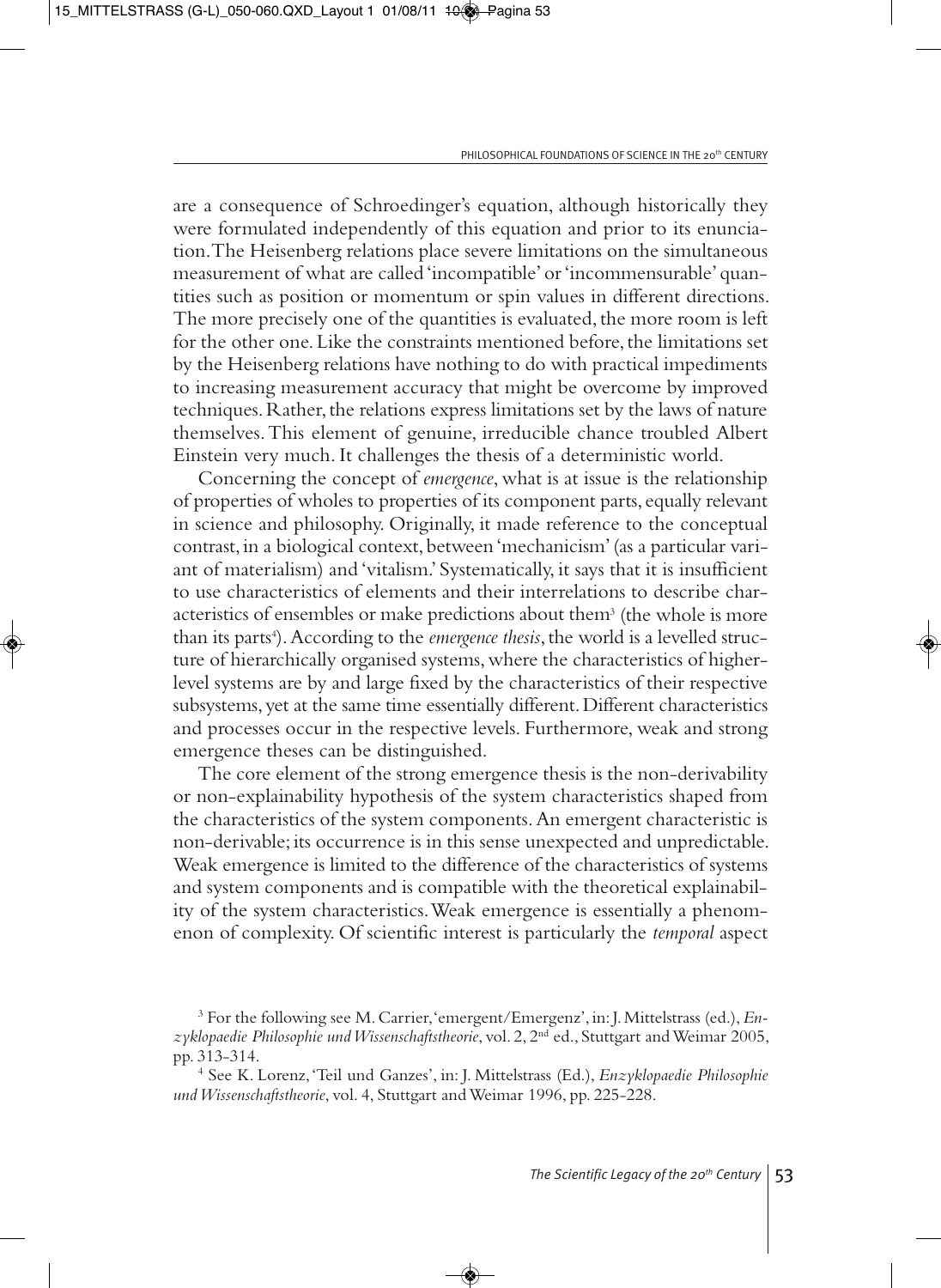of the emergence thesis, i.e. for ensemble characteristics that occur in developments. Limits of reducibility (of the whole to its parts) figure here as limits of explanation and predictability, which is an important criterion of a justified theory and thus its achievement. This temporal novelty is described by the concept of *creative advance of nature*.

All these epistemological reflections, in science as well as in philosophy, are related to the already-mentioned *realism* debate. In philosophy, one distinguishes between two kinds of realism. *Ontological realism* is the position that the world of objects exists independently of human perception, knowledge and thought; *epistemological realism* – in contrast to idealism, which thinks of the world as being a construction of the self or a representation of the world, respectively  $-$  is the position that in the process of discovery, the objects of discovery play an independent role. So epistemological realism assumes essential elements of ontological realism, put simply, the existence of an 'external world'. To the extent that in (philosophical or scientific) theories a realist stand is taken, these are called *empiricist* when they make reference to the relation of the object of discovery and the subject of discovery, or *Platonist* when they make reference to the status of general concepts, socalled *universals*. Accordingly, a distinction may be made between empiricist and Platonist positions on scientific theory formation.

The status of a theory furthermore depends, also from the epistemological point of view, on the interpretation chosen, also concerning determinism and realism. An example would be the interpretation of the electromagnetic field as a state of a mechanical ether in the mechanistic tradition of the  $19<sup>th</sup>$  century. Departing from this interpretation, Albert Einstein conceived of this field as an independent magnitude. Both are different (possible) interpretations of the same Maxwellian theory of electrodynamics. Furthermore, it is disputable whether a relational theory of space, according to which space represents merely a relation among objects and does not itself exist beside the objects or outside them, is really adequate to the General Theory of Relativity – as Einstein himself believed. Depending on how one translates classical relationalism into the concepts of relativity theory, one receives different answers to the question. At the moment at least, it is impossible definitely to privilege a particular one of these translations. In other words: One and the same theoretical approach can be differently interpreted; interpretations in these scientific cases, too, are not unequivocal. On the contrary, they display characteristic uncertainties that cannot be completely removed even by a rational reconstruction of the basic principles underlying a theory. The interpretation of quantum theory is not essentially different in this regard from an interpretation (say) of Kant's theory of space and time.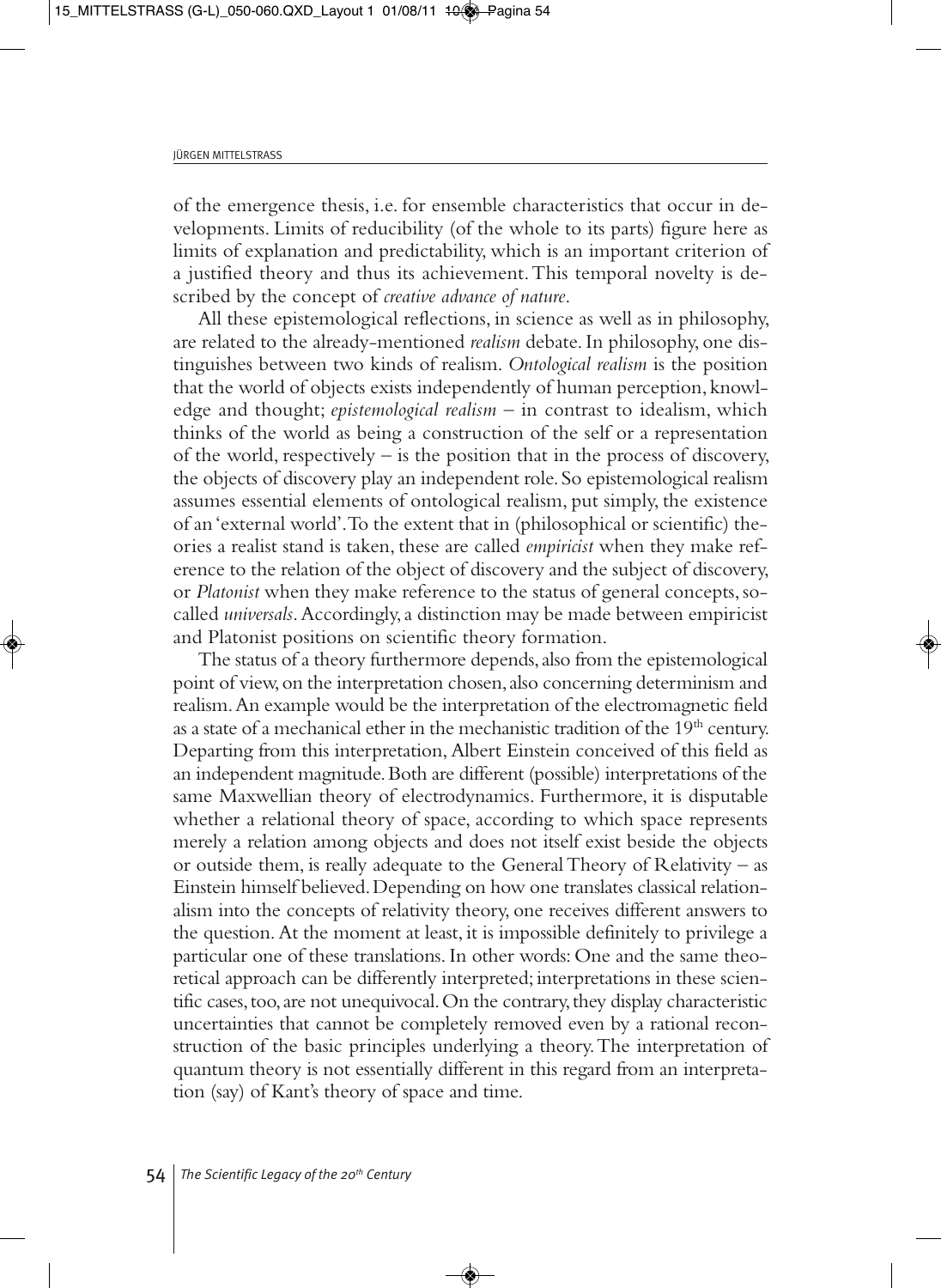In all of these cases we are dealing with questions and areas of research whose results are not clearly attributed to physics or philosophy. This is well illustrated by physicist-philosophers such as Albert Einstein, who first endorsed an operationalist and later a realist epistemology, or Werner Heisenberg, who pursued the project of finding a theory of everything, believing in homogeneous mathematical symmetry, or Stephen Hawking, who writes on quantum cosmology from a general epistemological perspective, endorsing a falsificationist position in the sense of Karl Popper.

**3.** A properly philosophical status may be attributed to epistemological reflections which in the 20<sup>th</sup> century gained significance as a discipline entitled *philosophy of science*. These in general deal with problems of structure and development of science, starting from a distinction between *research form* and *theory form* of science. In its research form science is trying to discover what is the case, in its theory form it represents what it has discovered. Science in the research form is an expression of object rationality (including questions regarding the constitution of objects), science in the theory form is an expression of rationality in justification. Epistemology in the domain of science essentially refers to the theory aspect, namely to questions regarding the *structure*, *dynamics* and *explication* of theories. Under the heading 'theory structure' it analyses the structures of the language of science and of scientific explanations and the formation of theories. Under the heading 'theory dynamics' it deals with the developmental structures of scientific theories and with questions concerning the criteria of comparative theory assessment. The heading 'theory explication' applies to questions such as 'is there a physical basis for the direction of time?' or 'does the wave function of quantum mechanics refer to individual particles or an ensemble of particles?' (the Copenhagen versus the statistical interpretation). As examples for such forms of thinking about science the influential approaches of Logical Empiricism (Rudolf Carnap being the main representative) and that of Karl Popper may be mentioned.

Logical Empiricism, which epistemologically may be characterised by its appeal to the conventionalism of Henri Poincaré and its criticism of the thesis of the *synthetic a priori* of Immanuel Kant, conceives of theory development as a continual progress of discovery in which earlier theories are reduced into later ones. Epistemologically speaking, it endorses a two-level view of the conceptual structure of scientific theories, according to which in the structure of science all true propositions are either logically or analytically true propositions, or alternatively empirically or synthetically true propositions.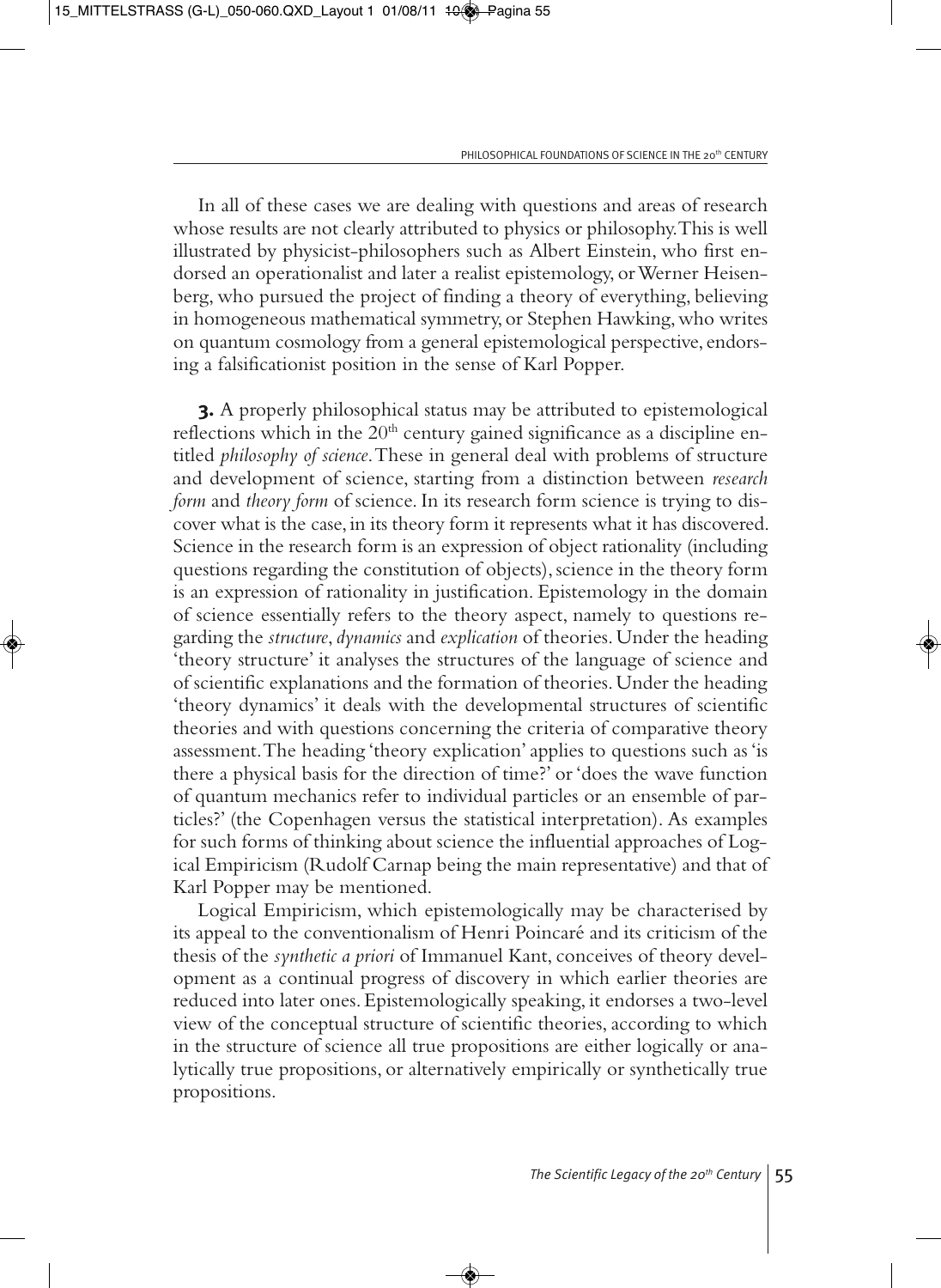On this basis, it at the same time pursues the project of the *unity of science*: <sup>5</sup> all states of affairs can be expressed in a physicalist language and by introducing *theoretical concepts*, i.e. concepts which refer to entities not directly observable and which cannot be defined in terms of observational concepts. They are introduced by the postulates of a theory and their function and role is explicated accordingly by the appropriate theoretical context. While theoretical concepts are generally coordinated with observational indicators by correspondence rules, nonetheless, these concepts cannot be translated into such empirical indicators. The reason for their introduction is that they help to order and unify experimental laws successfully. Concepts such as electromagnetic field or the quantum-mechanical wave function, to which empirical characteristics can be assigned only indirectly, partially, and in a manner mediated by theory, are considered legitimate, because with their help the explanatory power of the theories can be increased. Theoretical concepts are thus legitimate explanatory constructs. The conceptional structure of scientific theories according to this position is shaped accordingly.

Karl Popper's approach was very different. Opposing the idea of how the reducibility of theories into each other leads to scientific progress in Logical Empiricism, Popper defends the incompatibility of successive theories. In his methodology of empirical science or *logic of scientific discovery*, entitled 'falsificationist', the term 'corroboration' takes the place of the concept of justification, in particular, empirical justification, as Popper – again, in opposition to Logical Empiricism – appeals to the asymmetry of verification and falsification: general propositions, mostly natural laws, may only be refuted (falsified), but not verified, relative to an empirical basis. Basic propositions, which according to this conception figure as premises of an empirical falsification, are interpreted as corroborating a falsifiable hypothesis. The degree of corroboration of a theory in turn depends on its degree of testability, expressed by the concept of falsifiability. The principle of a critical examination characterising a logic of scientific discovery accordingly requires a pluralism of theories so as to be able to select a 'successful' one, which later (against Popper) was extended by a pluralism of methods by Paul Feyerabend. Progress among theories is due to the ongoing process of critical revision of existing theories from the perspective of truth or at least verisimilitude.

<sup>5</sup> See M. Carrier and J. Mittelstrass, 'The Unity of Science', *International Studies in the Philosophy of Science* 4 (1990), pp. 17-31.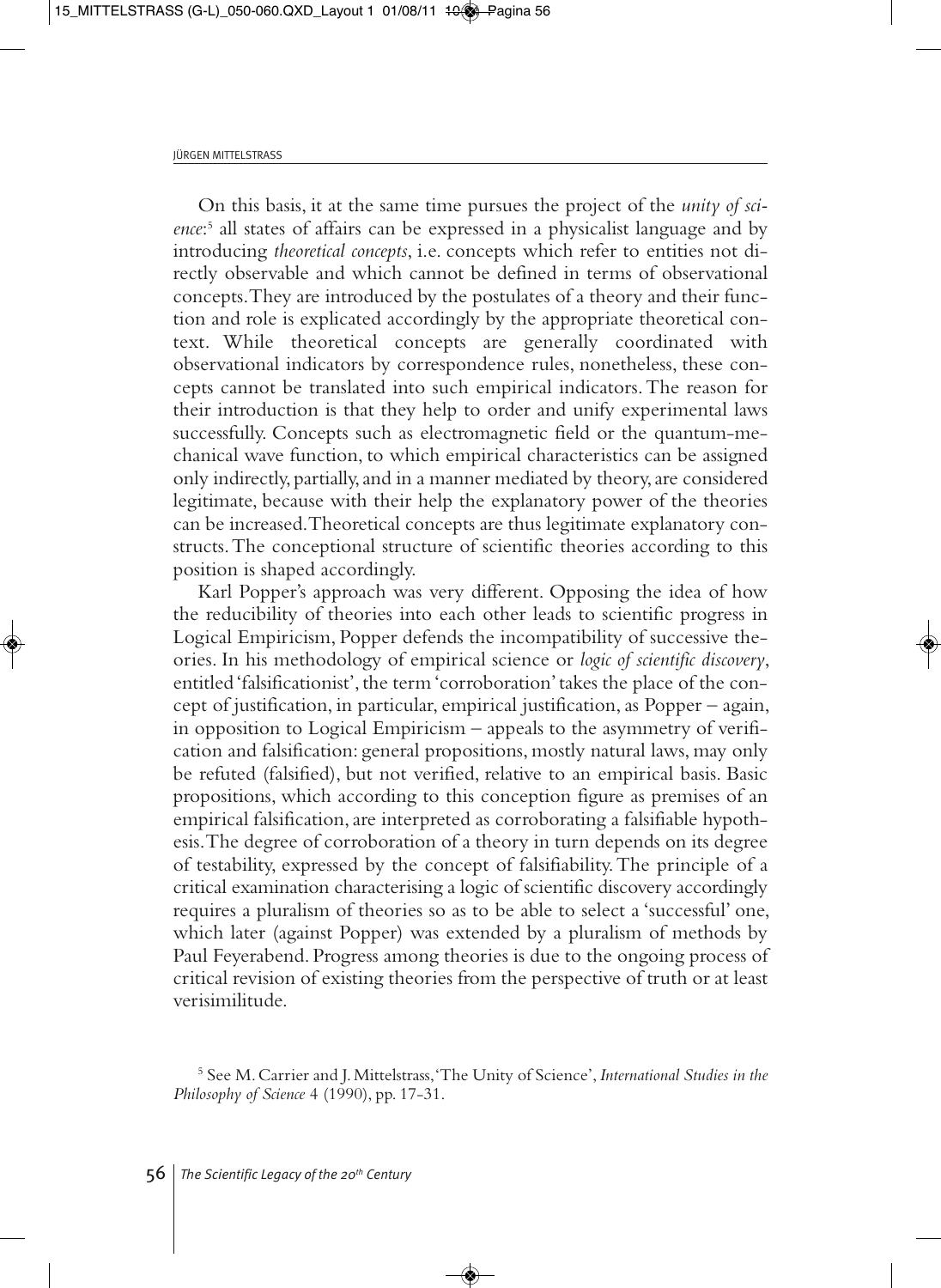In his later works, Popper tried to describe the formation of theories as an evolutionary process, as the expansion of knowledge in problem-solving contexts, the components of which are creative guesswork and the rational elimination of error. This process is supposed to be based on a 'third world of objective contents of thought', existing alongside the 'first world' of physical objects and the 'second world' of mental states. Opposing this we find *historicist* approaches (Thomas Kuhn), *reconstructivist* approaches (Imre Lakatos), *structuralist* approaches (Joseph Sneed, Wolfgang Stegmüller) and *constructivist* approaches (Paul Lorenzen, Jürgen Mittelstrass), which mostly differ in the degree of emphasis they give to the descriptive or normative perspectives. In all these approaches, the aspect of theory dynamics is dominant.

**4.** Philosophy, orienting itself on the task of a philosophy of science, stays close to science, and increasingly so even as science is entering in ever closer union with technology and finding new forms of organisation. A new approach towards *technology*, as it emerged in the 20<sup>th</sup> century, is displayed, for instance, in medicine, microelectronics, and laser technology – science is leaving its academic home and is relating its knowledge to the problems of this world more and more often<sup>6</sup> –, a change towards new *organisational forms* through strengthening the extra-university research in the area of basic as well as in the area of applied research – with big centres of sciences such as CERN, EMBL, the Weizmann Institute and the love of large science groups (centres, clusters, networks, alliances).

With these institutional developments, not only has the organisational structure of science changed, but also the *concept of research*. Originally, this concept was closely linked to the researching subject – researchers and not institutions researched – but now the link between research the verb and research the noun is pulling apart. The community of researchers has become Research with a capital 'R'; the (re)search for truth, central to the idea of science and at the very bottom of any scientist's self-image of what makes him or her a researcher, has become research as a business operation, an organisable and organised process in which individual scientists, thought

<sup>6</sup> See J. Mittelstrass, *Leonardo-Welt: Über Wissenschaft, Forschung und Verantwortung*, Frankfurt am Main (Suhrkamp), pp. 47-73 ('Zukunft Forschung: Perspektiven der Hochschulforschung in einer Leonardo-Welt' [1990]); H. Nowotny and P. Scott and H. Gibbons, *Re-Thinking Science: Knowledge and the Public in an Age of Uncertainty*, Cambridge etc. (Polity Press) 2001, 2007; P. Weingart and M. Carrier and W. Krohn, *Nachrichten aus der Wissensgesellschaft: Analysen zur Veraenderung der Wissenschaft*, Weilerswist (Velbruck Wissenschaft) 2007.